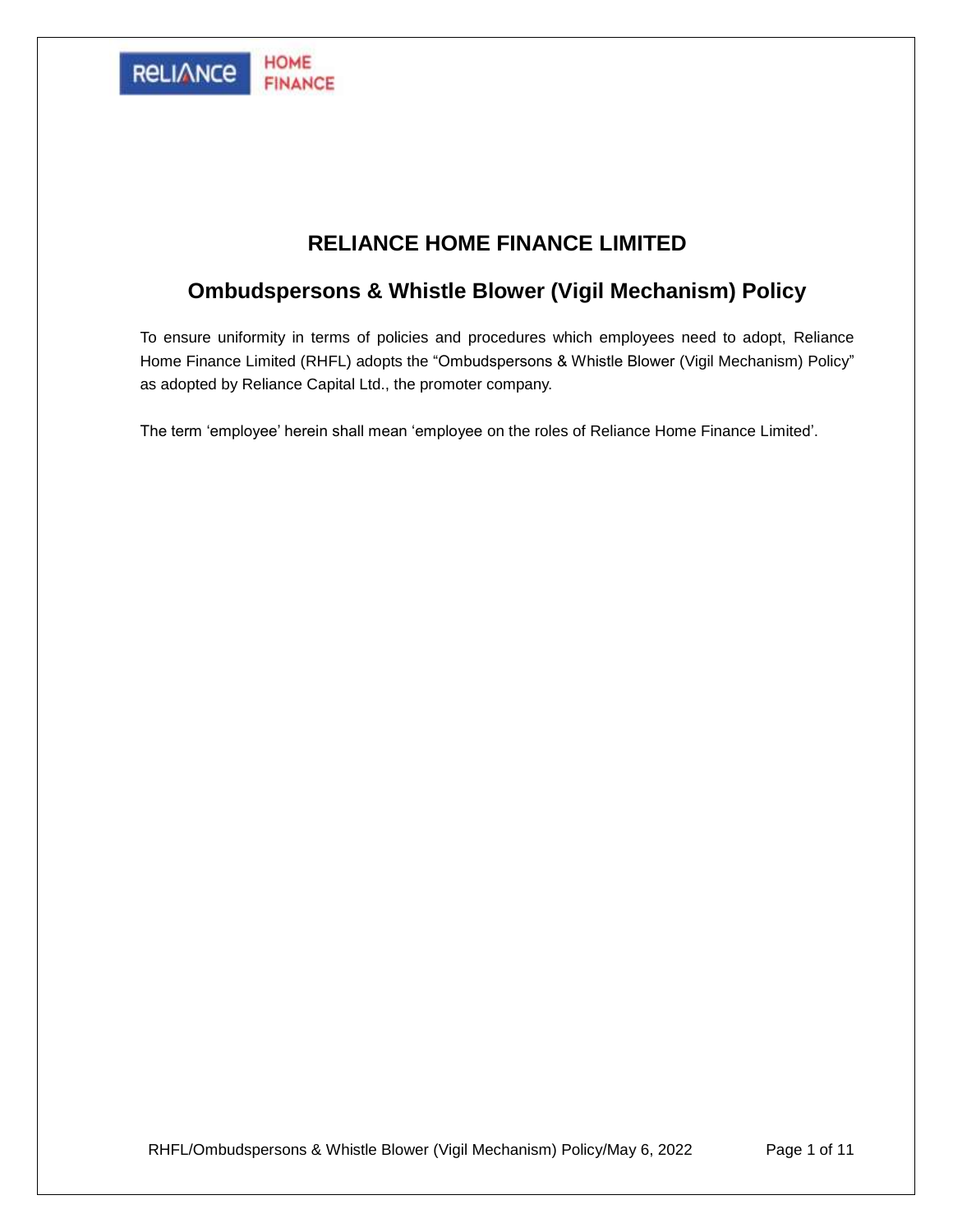

## **Ombudspersons & Whistle Blower (Vigil Mechanism) Policy**

| Objective              | $\Rightarrow$ Promote a culture of "Speak-up" on matters relating to Code of Ethics.                                                                                                                                                                                                                                                                                                                                                                                                                                                  |  |
|------------------------|---------------------------------------------------------------------------------------------------------------------------------------------------------------------------------------------------------------------------------------------------------------------------------------------------------------------------------------------------------------------------------------------------------------------------------------------------------------------------------------------------------------------------------------|--|
|                        | $\Rightarrow$ Provide a non-threatening environment to employees to discuss matters<br>relating to our Code of Ethics.                                                                                                                                                                                                                                                                                                                                                                                                                |  |
|                        | $\Rightarrow$ Sustain & strengthen our culture of Integrity & Compliance.                                                                                                                                                                                                                                                                                                                                                                                                                                                             |  |
|                        | $\Rightarrow$ To provide necessary safeguards for protection of employees from                                                                                                                                                                                                                                                                                                                                                                                                                                                        |  |
|                        | reprisals or victimization, for whistle blowing in good faith as we strictly                                                                                                                                                                                                                                                                                                                                                                                                                                                          |  |
|                        | follow No Retaliation Policy.                                                                                                                                                                                                                                                                                                                                                                                                                                                                                                         |  |
|                        | $\Rightarrow$ To provide an assurance to external stakeholders that there is internal<br>cordiality and transparency.                                                                                                                                                                                                                                                                                                                                                                                                                 |  |
| <b>Audit Committee</b> | Audit Committee<br>shall<br>oversee the<br>effective application<br>the<br>of.<br>Ombudspersons & Whistle Blower (Vigil Mechanism) Policy.                                                                                                                                                                                                                                                                                                                                                                                            |  |
| <b>Scope</b>           | All Directors, Key Managerial Personnel and employees who are on the rolls<br>of Reliance Home Finance Limited (RHFL).                                                                                                                                                                                                                                                                                                                                                                                                                |  |
|                        | Who is a Complainant? Any Director, Key Managerial Personnel or an employee making a disclosure<br>under this process is commonly referred to as a complainant. The<br>complainant's role is as a reporting party; she / he is not an investigator.<br>Although the complainant is not expected to prove the truth of an allegation,<br>the complainant needs to demonstrate to the Ombudsperson, that there are<br>sufficient grounds for concern and expected to provide the complete<br>details/evidences in her / his possession. |  |
| <b>Safeguards</b>      | <b>Harassment or Victimization</b><br>Harassment or victimization of the complainant will not be tolerated and<br>could constitute sufficient grounds for any punitive action including dismissal<br>of the concerned employee, who indulge in such harassment / victimization.<br><b>Complainant's identity</b>                                                                                                                                                                                                                      |  |
|                        | Every effort will be made to protect the complainant's identity, subject to legal<br>constraints.                                                                                                                                                                                                                                                                                                                                                                                                                                     |  |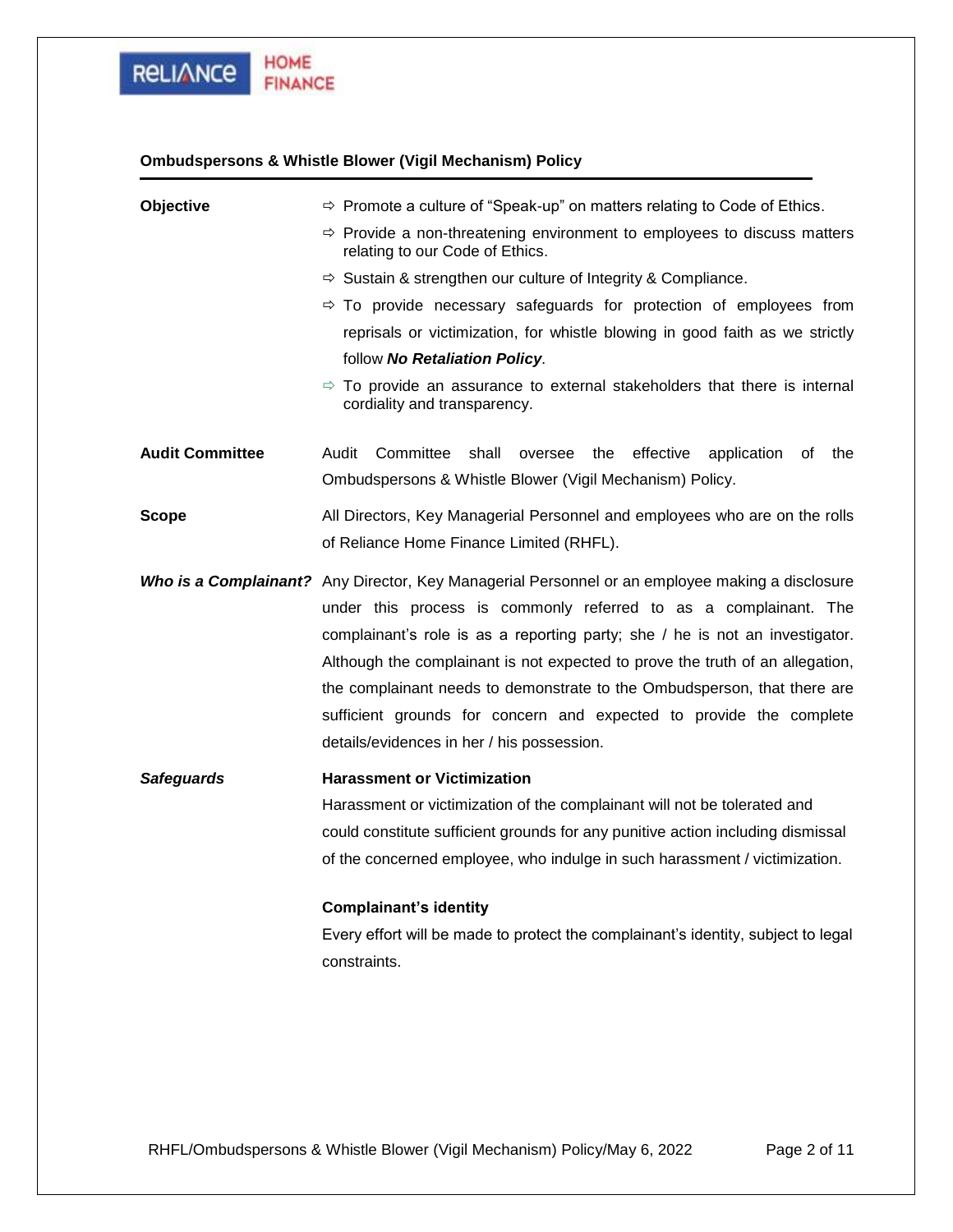### **Anonymous Allegations**

Complainants must reveal their proper identity (name, employee id, etc.) while raising such complaints and as follow-up questions. Investigation may not be possible unless the source of the information is identified. Concerns expressed anonymously WILL NOT BE usually investigated BUT subject to the seriousness of the issue raised the Ombudsperson can initiate an investigation independently. It solely depends upon the discretion of the Ombudsperson and the nature of complaint.

*Complaints* The complaints need to be precise and specific and complainant should not indulge in general or 'in general' forms and should always identify the person against whom such allegations are made.

> It is desirable that complainant should approach the relevant Ombudsperson at her / his Line of Business (LOB) in which alleged violation has taken place. In case any two cross entities / LOB involvement is suspected, the same can be sent to either one or to both.

> Complaints can be submitted directly to the Audit Committee Chairman in appropriate or exceptional cases.

*Who is Ombudsperson?* an The Ombudsperson will be a person, including a full-time senior employee, well respected for her / his integrity, independence and fairness. She / he would be authorized person for the purpose of receiving all complaints under this policy and ensuring appropriate action. Ombudsperson will be nominated by CEO.

**When do you contact**  $\Rightarrow$  To seek clarity on the code of ethics

*an Ombudsperson?*  $\Rightarrow$  To raise a complaint / concern pertaining to code of ethics

 $\Rightarrow$  To notify if they discover a potential violation of code of ethics

In making a report of a violation of the Code, the Employee should exercise due & utmost care to provide as much details on the concern / complaint & ensure the accuracy of the information.

In case the complaints received do not pertain to matters related to Code of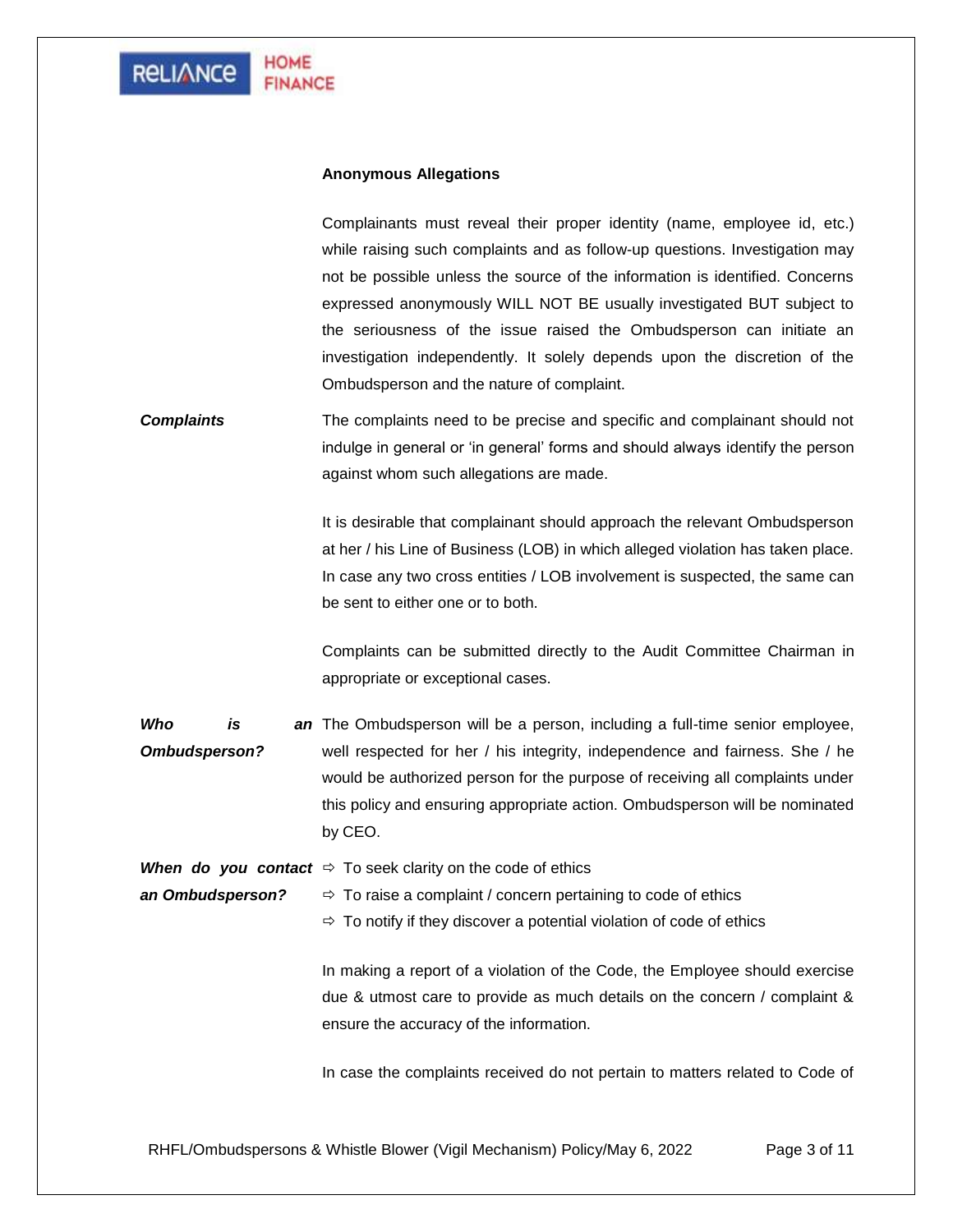

### **HOME FINANCE**

Ethics, then the same should be forwarded to the appropriate authorities for disposal.

**Annexure I** provides the necessary contact details.

**Confidentiality** → Cn receipt of complaint, the ombudsperson must not forward the mail or share it with any other person.

> $\Rightarrow$  Ombudsperson must carry out the investigation either directly or through engaging services of other official's assistance, maintaining utmost confidentiality.

- **Investigation** All complaints received will be recorded and looked into. If initial enquiries by the Ombudsperson indicate that the concern has no basis, or it is not a matter to be pursued under this process, it may be dismissed at this stage and the decision documented. Where initial enquiries indicate that further investigation is necessary, this will be carried through either by the Ombudsperson alone, or by a Committee nominated by the Ombudsperson for this purpose. The investigation would be conducted in a fair manner, as a neutral fact-finding process and without presumption of guilt. A written report of the findings would be made.
- *Investigation Result* Based on a thorough examination of the findings, the committee (or Ombudsperson) would recommend an appropriate course of action to the CEO / concerned authority RHFL. Where an improper practice is proved, this would cover suggested disciplinary action, including dismissal, if applicable, as well as preventive measures for the future. All discussions would be minuted and the final report will be prepared.

In case of any complaints against CEOs, the same would be reviewed and acted upon as may be decided by Ombudsperson of RHFL.

In case of any complaints against Ombudspersons, the same would be reviewed and acted upon as may be decided by CEO of RHFL.

*Reporting by Ombudsperson* The Ombudsperson will provide quarterly reports / updates to the Chief Risk Officer / Head Risk / Head Credit of RHFL.

*Communication to Complainant*  $\Rightarrow$  The complainant will receive acknowledgement on receipt of the concern, thanking her / him for initiative taken in upholding the Company's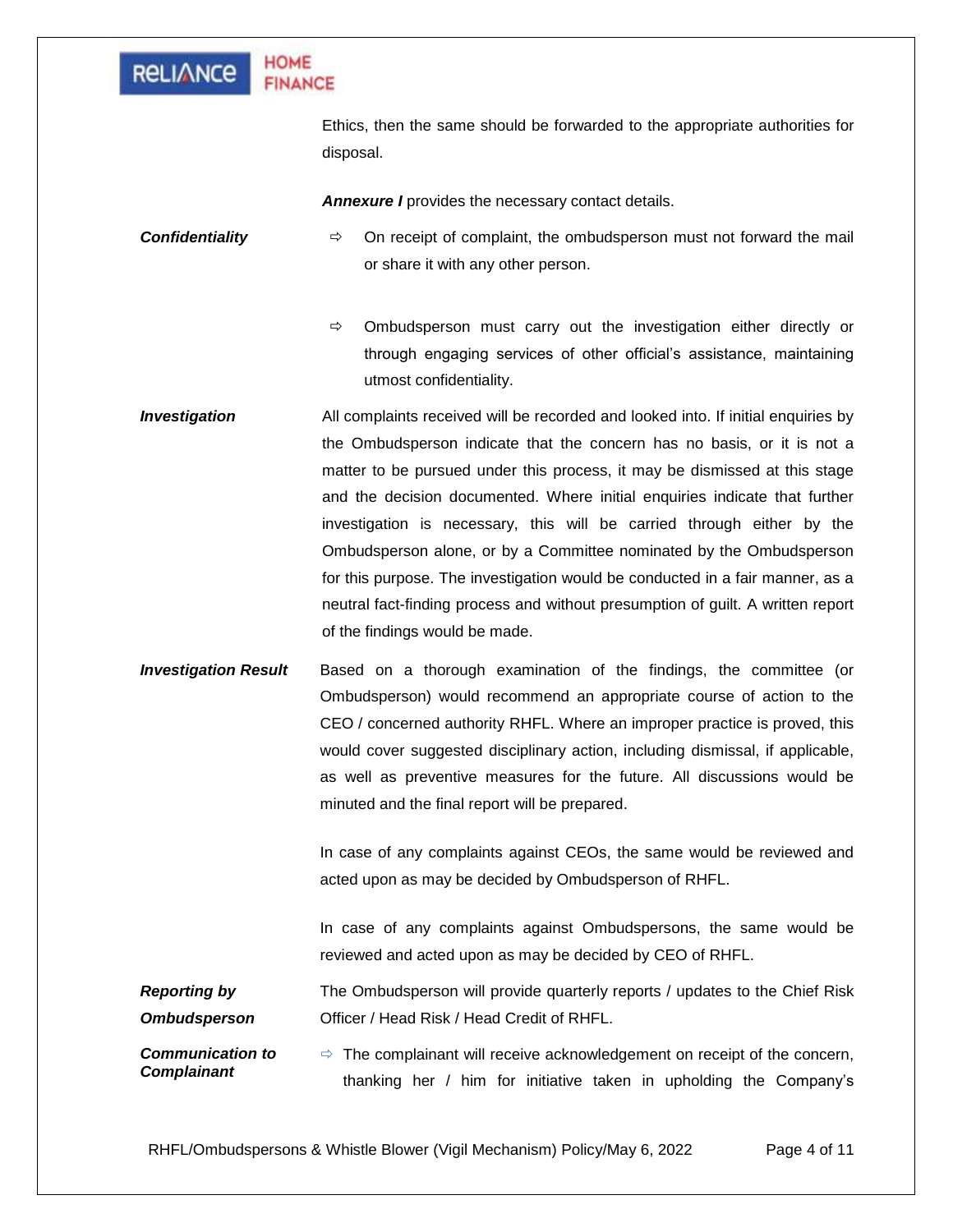| <b>HOME</b><br><b>FINANCE</b>                                                                                                                                                                                                                                                                                                                                                                                                                                                                                                                                                                                                                                                                                                                                                                              |  |  |  |
|------------------------------------------------------------------------------------------------------------------------------------------------------------------------------------------------------------------------------------------------------------------------------------------------------------------------------------------------------------------------------------------------------------------------------------------------------------------------------------------------------------------------------------------------------------------------------------------------------------------------------------------------------------------------------------------------------------------------------------------------------------------------------------------------------------|--|--|--|
| business conduct standards.<br>$\Rightarrow$ The amount of contact between the complainant and the body<br>investigating the concern will depend on the nature of the issue and the<br>clarity of information provided. Further information may be sought from<br>her / him.<br>$\Rightarrow$ Subject to legal constraints, she / he will receive information about the<br>outcome of any investigations.<br>This process can be changed, modified, rescinded or abrogated at any time<br>by Reliance Home Finance Limited.                                                                                                                                                                                                                                                                                |  |  |  |
| Annexure II provides the process flow.                                                                                                                                                                                                                                                                                                                                                                                                                                                                                                                                                                                                                                                                                                                                                                     |  |  |  |
| 1. Bring to early attention of the Company any improper practice they<br>become aware of. Although they are not required to provide proof, they<br>must have sufficient cause for concern.<br>Avoid anonymity when raising a concern.<br>2.<br>3.<br>Co-operate with investigating authorities, maintaining full confidentiality.<br>The intent of the policy is to bring genuine and serious issues to the fore.<br>4.<br>A complainant has the right to protection from retaliation.<br>5.<br>Maintain strict confidentiality.<br>6.<br>7. In making a report of a violation of the Code, the employee should<br>exercise utmost care to provide as much detail on the concern /<br>complaint and ensure the accuracy of the information.<br>Be objective while making complaints and allegations.<br>8. |  |  |  |
| An Ombudsperson is expected to manage the sensitivities of the person<br>1.<br>seeking clarifications or reporting a concern. Reliance Home Finance<br>Limited and businesses follows a "No-Retaliation Policy" on matters<br>relating to the Code of Ethics, which means that the Company will make<br>sure that an employee is not victimized just because she / he voices a<br>concern or reports a violation.<br>Promote the "speak up" culture.<br>2.<br>3.<br>Execute the job of the ombudsperson diligently in a manner which shall<br>uphold the spirit of the process.<br>Ensure that necessary safeguards are provided to the complainant.<br>4.<br>5.<br>Ascertain <i>prima facie</i> the credibility of the charge. If initial enquiry                                                         |  |  |  |
|                                                                                                                                                                                                                                                                                                                                                                                                                                                                                                                                                                                                                                                                                                                                                                                                            |  |  |  |

RHFL/Ombudspersons & Whistle Blower (Vigil Mechanism) Policy/May 6, 2022 Page 5 of 11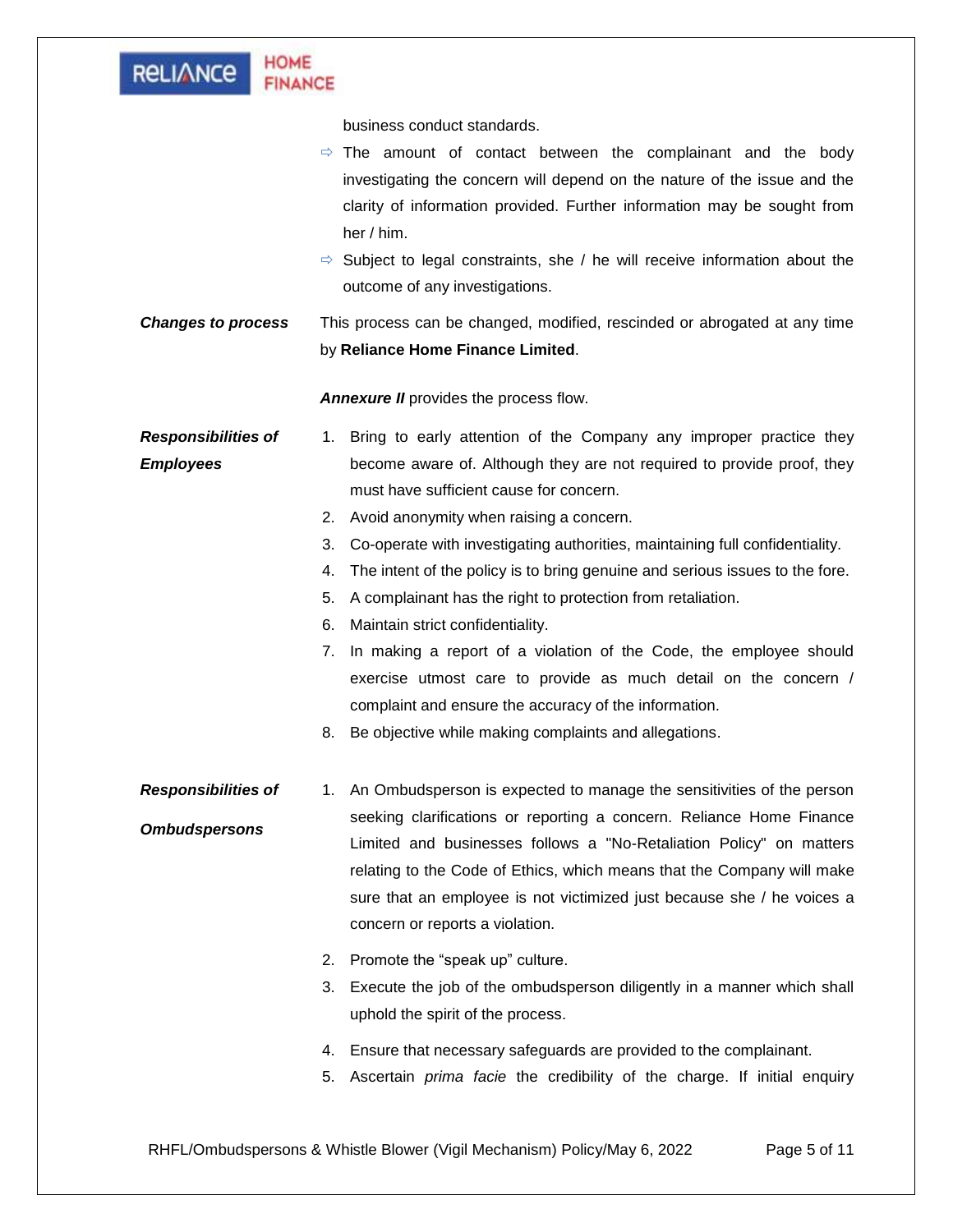#### **HOME RELIANCE FINANCE**

indicates further investigation is not required, close the issue.

- 6. Where further investigation is indicated carry this through, appointing a Committee if necessary.
- 7. In case of change of Ombudsperson on their volition or arising out of resignation / transfer or any other reason, the ombudsperson so changed will keep Ombudsperson at RHFL of such change prior to her / his relieving and handover the documents / records / any other papers relating to ombudsperson process / enquiry / investigation etc. to the other ombudsperson or the ombudsperson identified in her / his place.
- 8. Ensure the complaints recorded are actioned upon within reasonable time frame as under:
	- A) The investigation should be completed within 60 days of the receipt of complaint. If additional information is submitted or collected from the complainant, then the investigation to be completed within 60 working days from the date of such submission of additional details.
	- B) The report on the findings of the investigation should be submitted within 10 working days of the completion of the investigation / enquiry.
	- C) Management to decide action on such report / recommendation within 30 days of the issue of such report.
- 9. Conduct the enquiry in a fair, unbiased manner
	- Ensure complete fact-finding.
	- Maintain strict confidentiality.
	- Decide on the outcome of the investigation, whether an improper practice has been committed and if so by whom.
	- Recommend an appropriate course of action suggested disciplinary action, including dismissal, and preventive measures.
	- Minute Committee deliberations and document the final report.

**Appeal If the complainant is dissatisfied with the outcome of the investigation** and the judgment of the Ombudsperson / CEO, she / he can appeal to the Apex Committee appointed at the Group Level.

 $\Rightarrow$  The decision of this committee will be final and binding.

(Refer **Annexure III** for details)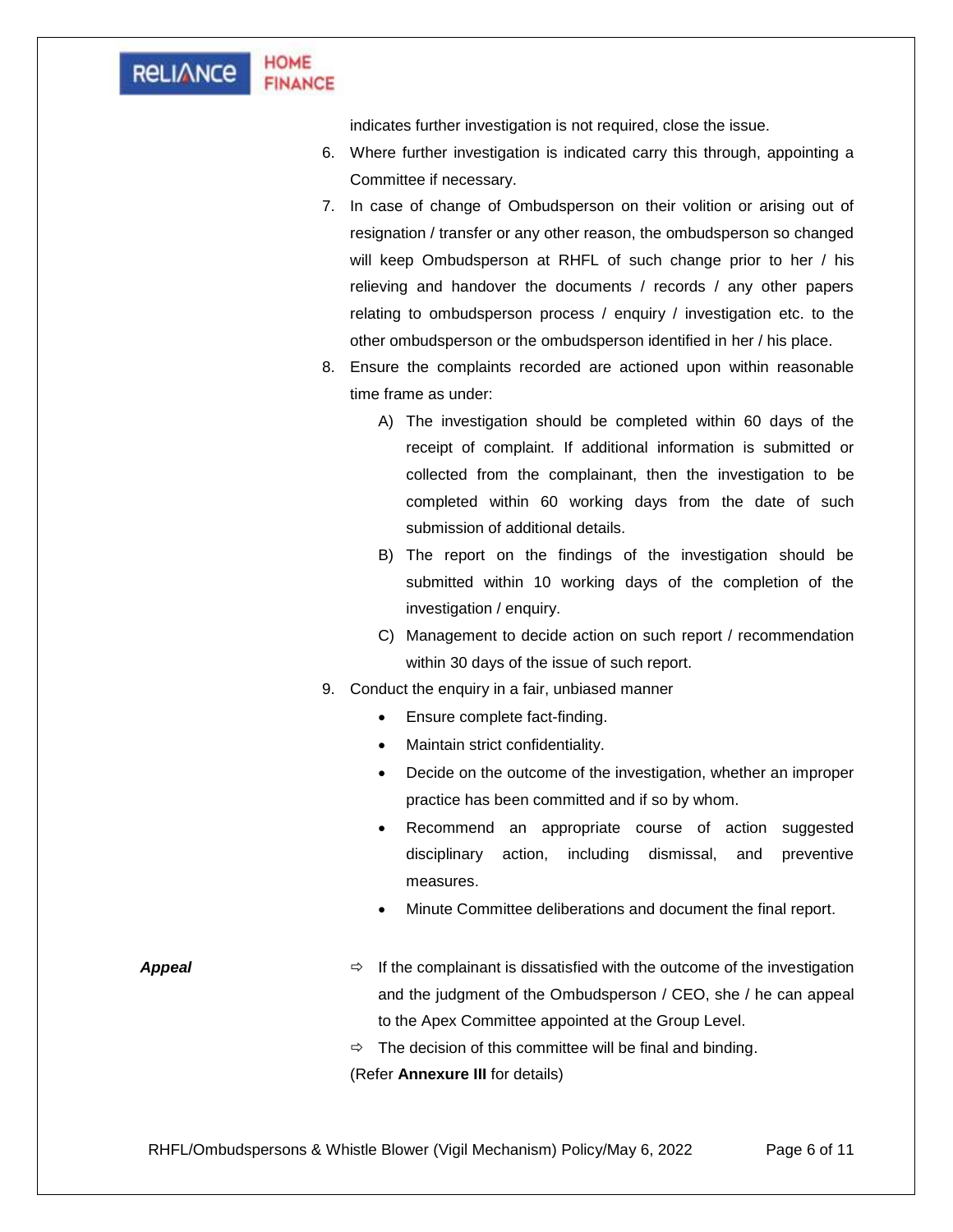| <b>HOME</b><br><b>RELIANCE</b><br><b>FINANCE</b>                       |                                                                                                                                                                                                                                                                                                                                                                                                                                                                                                                                                                                                                                                                     |  |
|------------------------------------------------------------------------|---------------------------------------------------------------------------------------------------------------------------------------------------------------------------------------------------------------------------------------------------------------------------------------------------------------------------------------------------------------------------------------------------------------------------------------------------------------------------------------------------------------------------------------------------------------------------------------------------------------------------------------------------------------------|--|
| <b>Frivolous Complaints</b>                                            | In case of repeated frivolous complaints, the Audit Committee may take<br>suitable action against the concerned complainant.                                                                                                                                                                                                                                                                                                                                                                                                                                                                                                                                        |  |
| Maintenance of logs /<br><b>Documentation</b>                          | 1. Log of all cases will be maintained by the respective businesses.<br>The Ombudsperson shall forward all concerns / send all reports /<br>2.<br>updates and working papers to the resource person (who will be<br>appointed by the Chief Risk Officer / Head Risk / Head Credit, RHFL)<br>3. The resource person shall be responsible for keeping the record of<br>all reports and complaints and the investigation reports for a period<br>of 2 years.<br>Resource Person will also be responsible for recording minutes of<br>quarterly meetings.<br>Resource person is the person who has direct reporting to Chief Risk<br>Officer / Head Risk / Head Credit. |  |
| <b>Engaging professional</b><br>firms managing<br>independent platform | To ensure more vibrant Whistle Blower (Vigil) Mechanism, RHFL may make<br>use of external platform that will provide exclusive hot lines, dedicated E-mail<br>IDs, Web based access or post box numbers as an additional channel to<br>employees under whistle blowing (vigil) mechanism. They would also Work in<br>close co-ordination with Ombudsperson across LOBs and work as<br>independent feedback mechanism for supplementing existing framework.<br>The cost of such external platform would be shared across LOBs on the<br>basis of no. of employees or as may be decide by board from time to time.                                                    |  |
| Annexure I                                                             | <b>Ombudspersons Network</b>                                                                                                                                                                                                                                                                                                                                                                                                                                                                                                                                                                                                                                        |  |
| Annexure II                                                            | <b>Process Flow</b>                                                                                                                                                                                                                                                                                                                                                                                                                                                                                                                                                                                                                                                 |  |
| Annexure III                                                           | <b>Apex Committee Charter</b>                                                                                                                                                                                                                                                                                                                                                                                                                                                                                                                                                                                                                                       |  |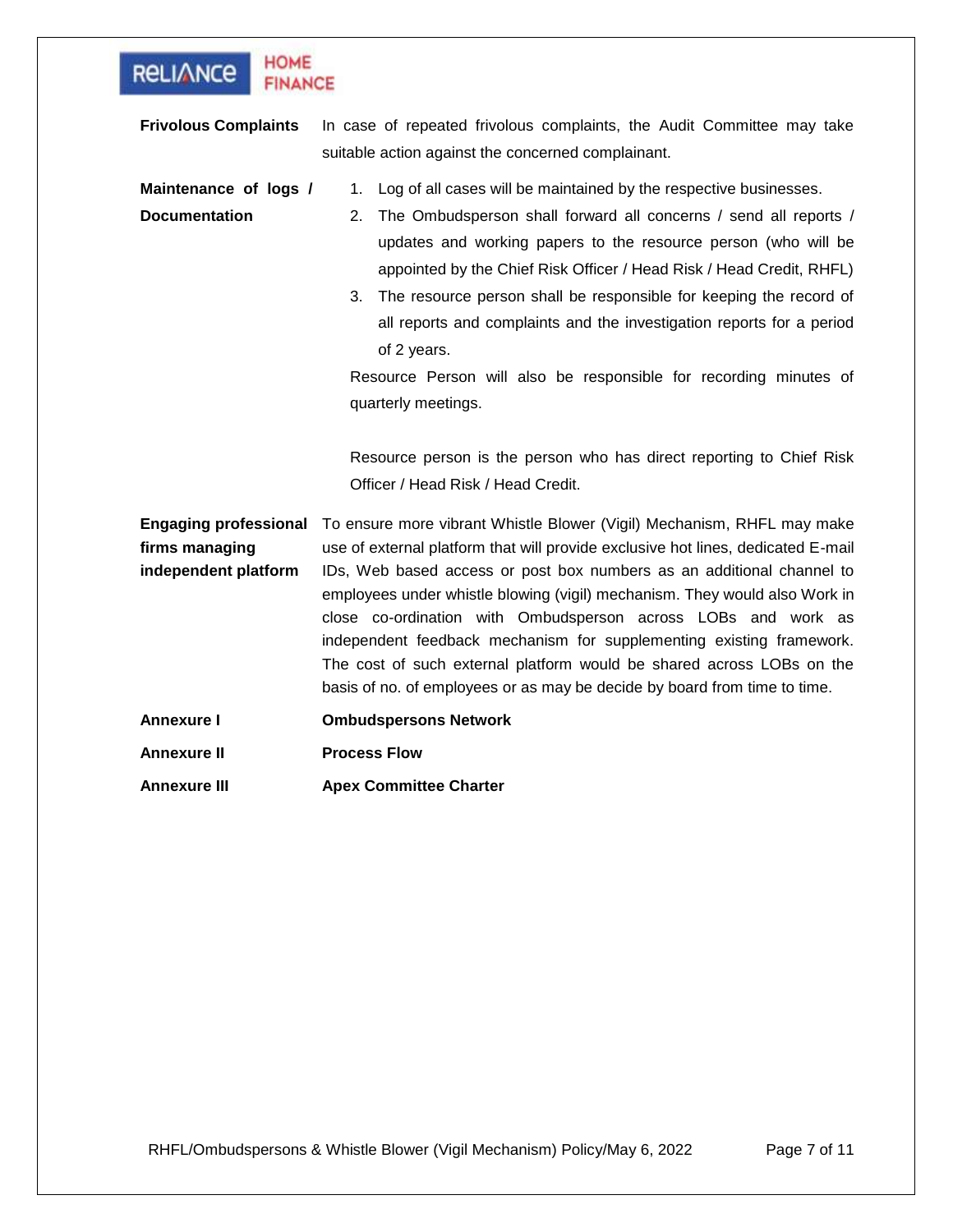

### *Annexure 1: Ombudsperson Present Network*

### **Reliance Home Finance Limited**

- → Mr. Amey Tadpatrikar, Ombudsperson ■022- 6838 8100
- → **Audit Committee Chairperson** ■022- 6838 8100
- The name would be updated time to time depending upon the changes of Ombudspersons as may nominated.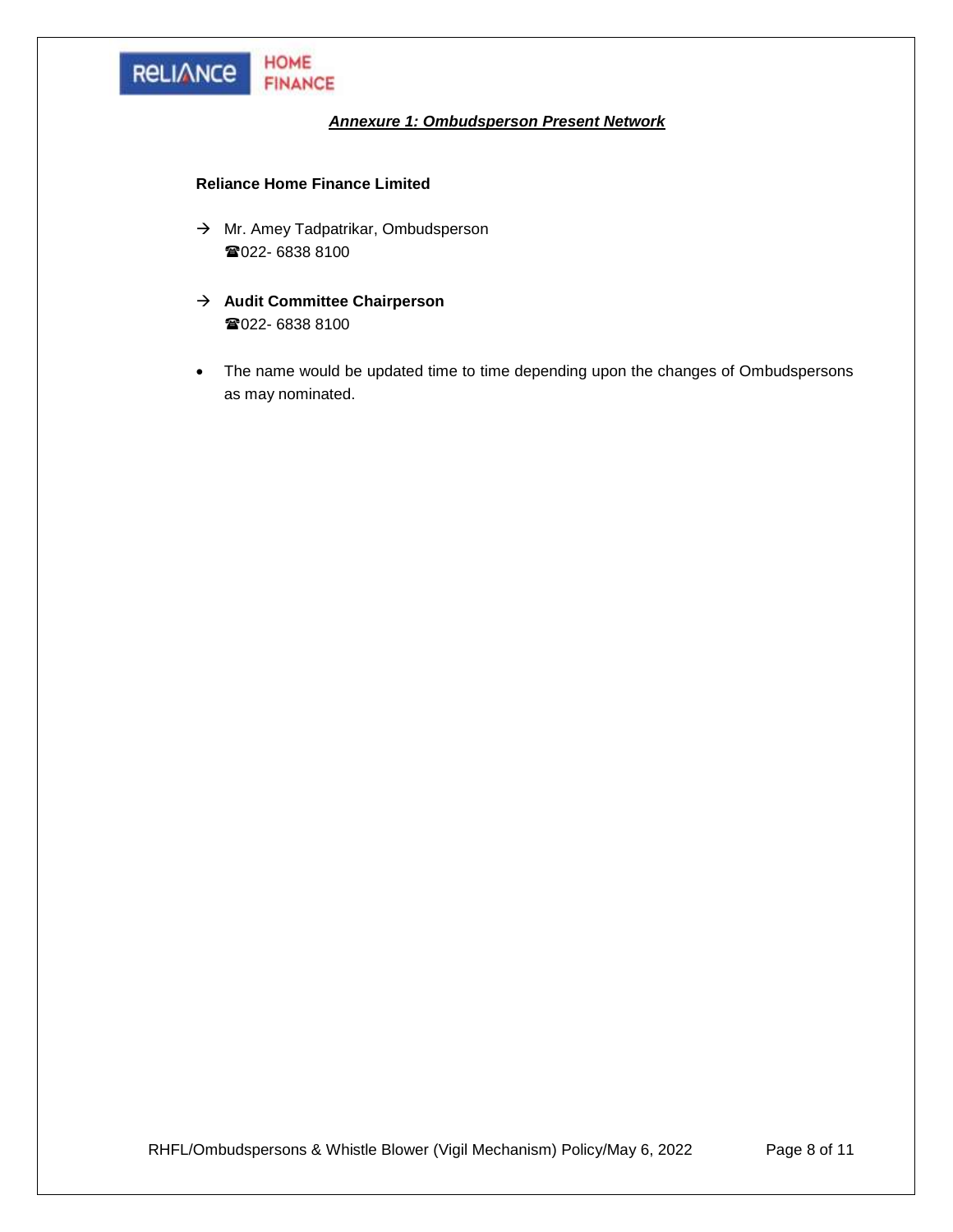

# **Annexure 2: Process Flow**



\*\*Appeal can be made to Apex Committee only once.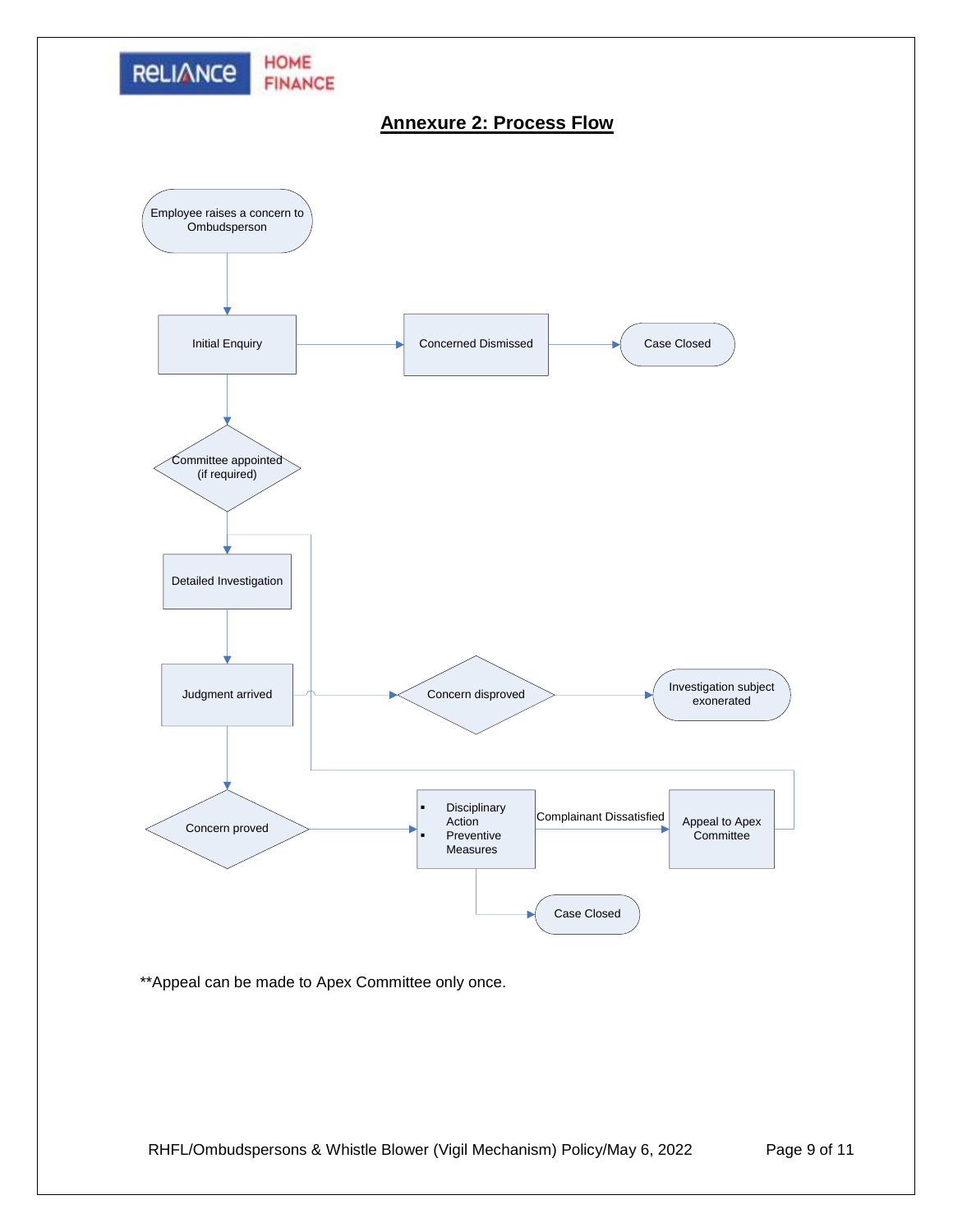# **RELIANCE**

**HOME** 

**FINANCE** 

### *Annexure 3: Apex Committee Charter*

The Apex Committee is constituted under the provisions of "Ombudspersons & Whistle Blower (Vigil Mechanism) Policy" of Reliance Home Finance Limited. It is a standing body of three persons that hear appeals from reports issued by Ombudspersons Committee. The Apex Committee (also referred as Appellate Authority in this charter) can uphold, modify or reverse the findings of the reports.

The Apex Committee shall consist of the following members:

| Sr.         | <b>Name</b>               | <b>Designation</b> | <b>Contact No.</b> |
|-------------|---------------------------|--------------------|--------------------|
| No.         |                           |                    |                    |
| $\mathbf 1$ | Chief People Officer, RCL | Chairman           | 022 - 4158 4000    |
| 2           | Chief Risk Officer, RCL   | Member             | 022 - 4158 4000    |
| 3           | CEO of the LOB from       | Member             |                    |
|             | Where the appeal has come |                    |                    |

Any appeal against awards in cases involving / relating to Ombudspersons / CEO or Apex Committee members, would be heard by committee of directors as may be formed whenever required.

### **APPEAL**

### **Time Limit of Filing of Appeal:**

- Every appeal must be filed within "30 days from the date of communication of the ombudsperson's decision".
- If the Committee is satisfied that the appellant was prevented by sufficient cause from filling the appeal, the appeal may be admitted after 30 days also.

### **Commencing the Appeal**

- An aggrieved employee may seek the right to appeal to an Apex Committee against the decision of the Ombudspersons or any penalty imposed by them
- Where an employee is pursuing the Appeals procedure, any penalty imposed by the Ombudspersons shall not immediately take effect. However, the Apex Committee shall have the authority to temporarily suspend or exclude such an employee in the interests of the Organization.

### **Disposal of Appeal**

The appeal should be disposed off within 30 days of receipt of the appeal. In exception cases, the Appellate Authority may take 45 days for its disposal. However, in cases where disposal of appeal takes more than 30 days, the Appellate Authority should record in writing the reasons for such delay.

RHFL/Ombudspersons & Whistle Blower (Vigil Mechanism) Policy/May 6, 2022 Page 10 of 11